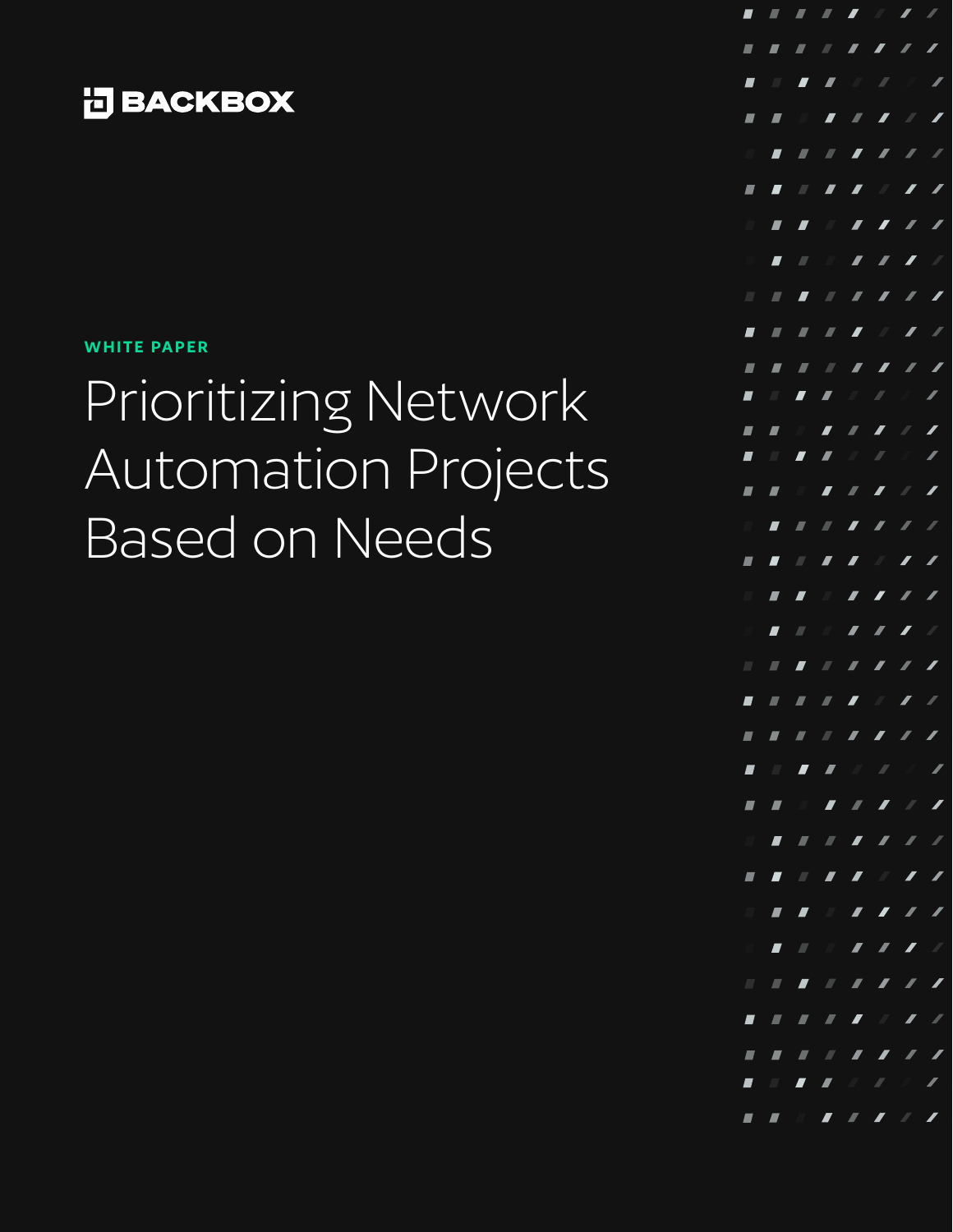If you're like other network engineers, you're being asked to do more, do it more quickly than before, and without interfering with other business operations. In many organizations, the network infrastructure continues to expand to accommodate growing communications, application, and data storage capacity. At the same time, most network engineering teams are not getting the additional staff members they need to keep up or replace the talented team members who leave.

Add it all up and it's clear why many of these organizations have turned to network automation to keep pace. What follows is a series of suggestions about the technical aspects of these initiatives, as well as the larger business reasons for doing it, which may help you persuade others of the value that network automation tools can provide.

### Why network automation has become so critical

Perhaps the best way to illustrate the struggles you face as the head of administering your network is through specific scenarios shared with us by other network engineers.

#### **Scenario X**

You're in charge of a small network administration team for a company that is only a few years old but is growing rapidly. The team is talented, but the star is Dave – a code whiz who creates Python-based scripts to handle all the configuration of new devices and platforms. So far, everything is running smoothly. Then one day, Dave says he needs to talk to you.

"I've been offered a job with another company, and they're doubling my salary," Dave tells you. "So I'll wrap everything up in a couple of weeks. Sorry, but I just couldn't turn it down."

You get a sinking feeling in your stomach. Two weeks and Dave will be gone, and no one else on your team can do what he does. Sure, they can code, but they're not Dave. And given the shortage of talented network engineers, you know you're not likely to find another Dave.

So you start thinking about getting a network automation tool – something that will do the work that Dave was doing without being tempted away by a higher salary, while also extending the capabilities of your network team.

Scenario X is just one of several scenarios that highlight the increasingly important role that network automation is playing in modern businesses of all sizes. When your network goes down, you're out of luck. You can't sell products. You can't serve customers. You can't really do much of anything as a business.

The costs can be astronomical. [ITIC's 2021 Hourly](https://www.ibm.com/downloads/cas/A856LOWK#:~:text=ITIC) [Cost of Downtime Survey](https://www.ibm.com/downloads/cas/A856LOWK#:~:text=ITIC) found that for 91% of companies, a single hour of downtime costs at least \$300,000 due to lost business, productivity, and remediation. A full 44% of surveyed companies put that figure at \$1 million to \$5 million per hour.

Other surveys have shown that such outages are caused by network configuration errors, and those errors are most likely caused by faulty manual work.

Let's look at a couple of other scenarios that might lead you to consider a network automation solution:

#### **Scenario Y**

Before Dave leaves, a vulnerability affecting your network infrastructure is discovered. Dave is quick to analyze the situation and sees where your network might be attacked. He discovers malware that has just infiltrated one of your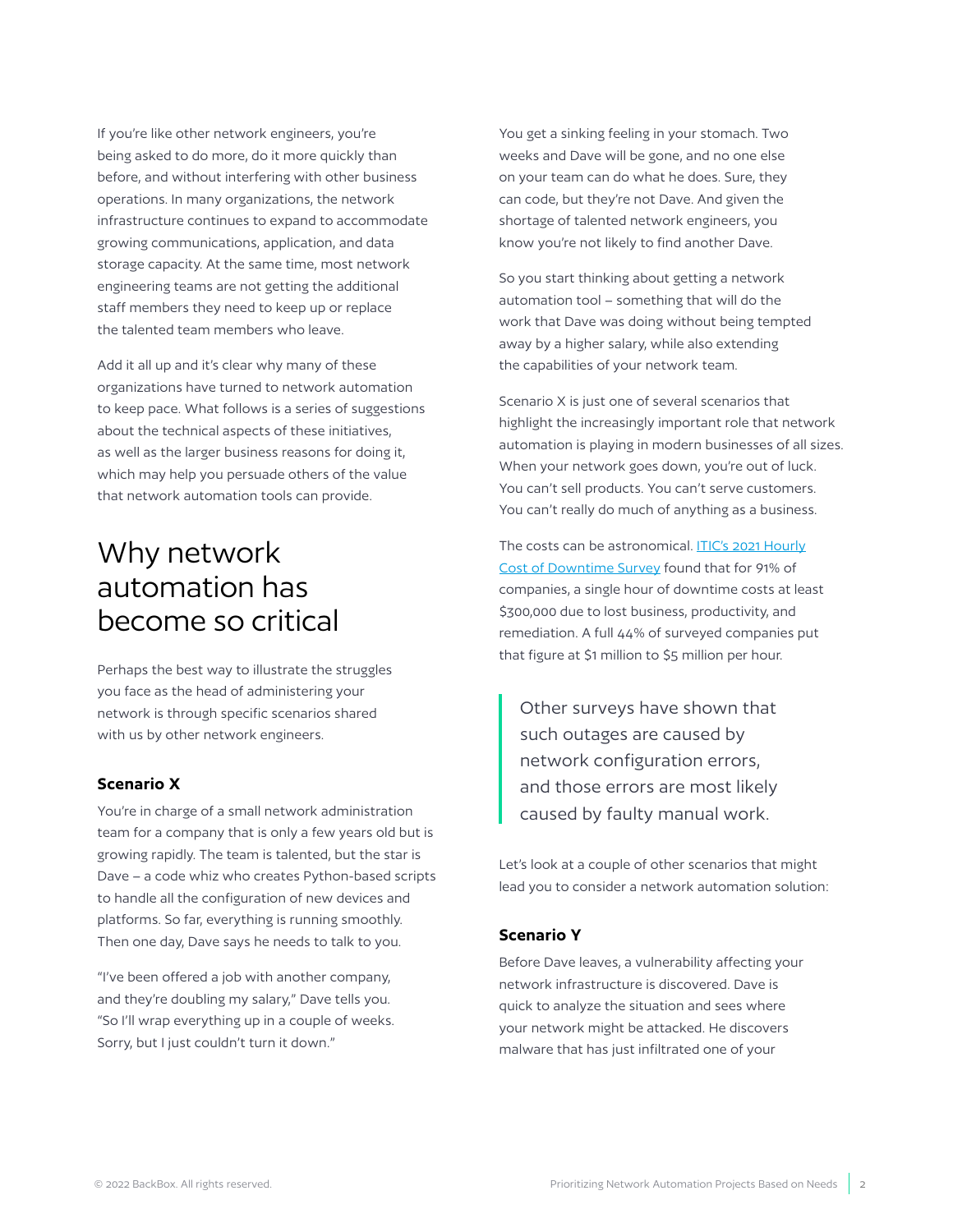network devices, quickly shuts it off from the rest of the network, and blocks the malware from doing extended damage. He then downloads a patch from the device's manufacturer and applies it to all of those devices, across the entire network. But you realize that if Dave hadn't been around, no one else would have been able to solve the problem.

#### **Scenario Z**

The network goes down at 4 p.m. and Dave has already started his new job. Nothing is functioning – no email, no Zoom, no Slack – so everyone in the office leaves for the day. "You'd better have us back online by tomorrow morning," the CEO growls at you. Frantically you and your junior team members work through the night, painstakingly working to restore the network manually because the automated backups that are normally collected by Dave's Python scripts stopped working a few weeks ago, and he was the only member of the team with deep software development skills.

### Thinking about network automation strategically

Let's be honest, you can't go from a largely manual process of network administration to a fully automated, totally integrated strategy in one fell swoop. You need to establish priorities. Those will differ for each company, but they break down into three stages of achievement.

Stage One: You and your team are doing what is required to keep the network operational and provide basic security. This means automation of configuration backups, restore procedures, and policy validation.

Stage Two: You and your team are taking measures to continually run more efficiently and reduce costs. This means automated optimization of your network infrastructure's health, performance, and security.

Stage Three: At this ultimate stage, you and your team are able to focus on managing the automation platform and approving changes, allowing automation to handle the bulk of the work you previously took on yourselves. This means automation of user-requested moves, adds, and changes, as the platform itself responds directly to ServiceNow tickets and user requests.

Of course, you would want to zip ahead as fast as you can, but it's essential to focus first on the practical, essential tasks. If your company can't function for days due to an outage or suffers a major breach that leaks personal information about your customers, you can forget about cost savings and efficiency. Bankruptcy makes those issues moot.

But take heart; you're not alone in relying on manual processes for your network activities. [According to Gartner,](https://blogs.gartner.com/andrew-lerner/2022/02/27/the-state-of-network-automation-in-2022/) as of 2022 less than 35 percent of network activities are automated.

So let's look at what network activities need to be addressed, starting with Stage One and then looking at Stage Two. Frankly, Stage Three is so far off for most teams that it is not worth additional discussion at this point.



#### **Backup and restore capabilities**

Whatever your network looks like, you'll want to be sure that you can perform the backup and restore functions that keep your operations flowing. This is clearly a Stage One issue. Without automated backup and restore capabilities, you risk significant downtime for your company.

Network automation systems ease the pain of doing backup and restore manually. While the costsavings aspect might categorize this as a Stage Two activity, the impact of lost business functionality is even more important financially and reputationally, so consider this a Stage One requirement.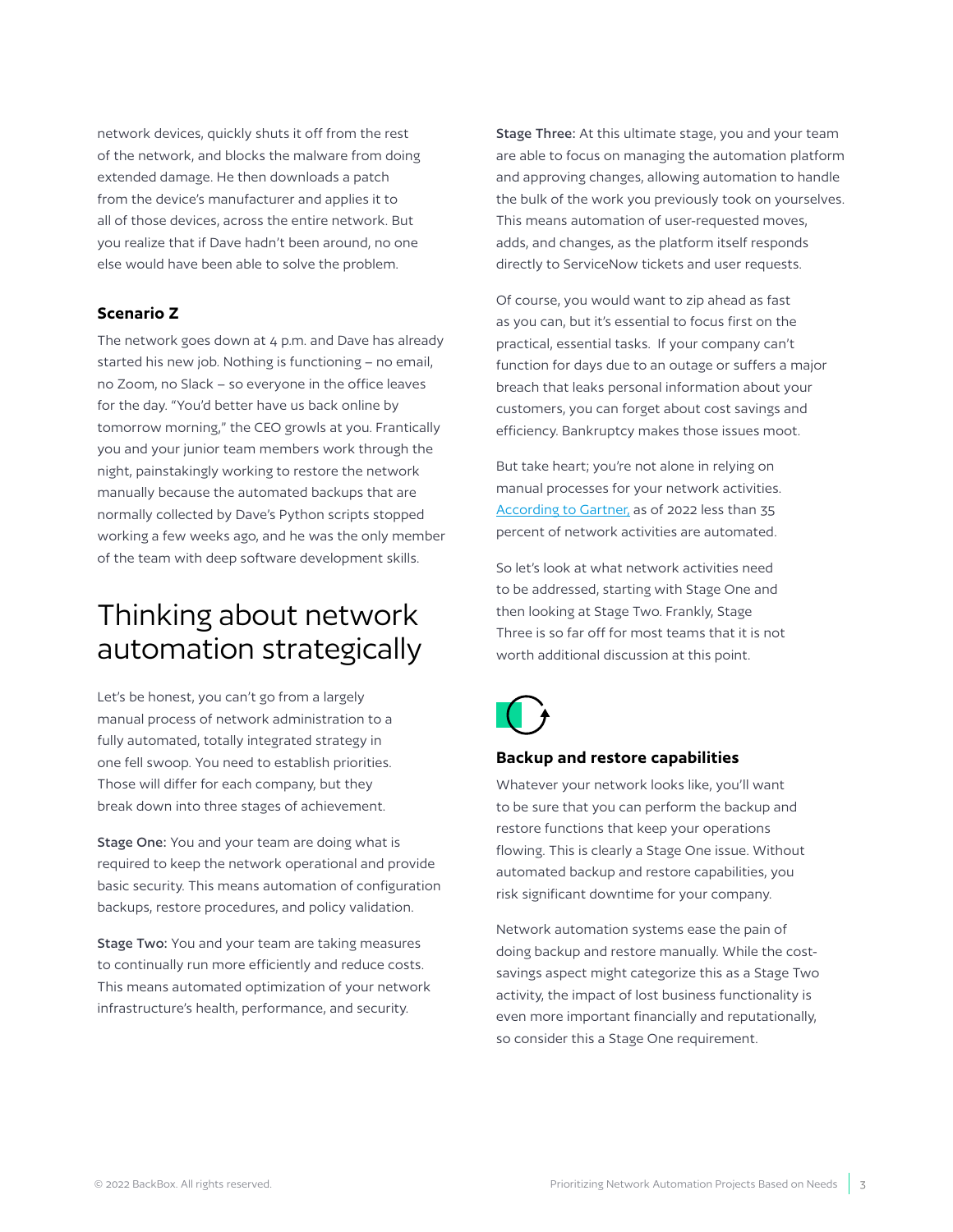

#### **Configuration change monitoring**

Network automation platforms need to be able to detect when changes are needed or when the network engineer should be notified of changes. Whatever config product you buy for this purpose should be integrated within the overall IT management ecosystem. The baselevel requirement is configurability and the tasks associated with it: validation and testing.

An automated config tool greatly enhances the contributions your junior-level network engineers can make. The tool includes built-in safety rails that keep the inexperienced engineer from making damaging errors. Consequently, they can accomplish much more each day than they would have been able to if relying on manual processes. If nothing else, keeping a junior employee from making a serious, consequential error elevates this to a Stage One requirement.



#### **Inventory collection**

The network administration group needs to be certain all the devices on the network are properly inventoried so the engineer can see all of them at once, log into them as necessary and perform any interactions. Here, the group's essential task is to establish an exhaustive inventory and a process that allows the organization to keep the inventory current and up to date.

That process will vary from organization to organization, but it should include as a starting point a way of establishing communications throughout the organization so the network engineers are aware of any additions, operational concerns, etc., going forward. It should also have a clear set of principles by which key information is accumulated. For example, naming conventions for devices, databases, services, etc., should be unified to minimize confusion and unneeded future work.

This is a somewhat advanced function, so perhaps consider it an activity for the later portion of Stage One.



#### **Security automation**

With the increasing threat of cybercrime, it's important for the network engineer to continually validate the organization's security perimeter – ensuring firewalls and intrusion detection systems are doing their jobs. In addition, the security automation system should integrate with a threat feed, endpoint protection, and XDR platforms. This, too, is Stage One, but security is a never-ending proposition, so it is one task you'll never complete.



#### **Datacenter automation**

Modern data centers are a mix of physical and virtual infrastructure and are evolving quickly to operate more and more like a public cloud. Moves, Adds, and Changes (MAC) automation requires the ability to span multiple devices and focuses heavily on automation of the compute infrastructure. The number of MACs required in modern data centers necessitates a comprehensive automation strategy while the risk of any single change is less than that associated with stage one, infrastructure level changes.

Most organizations will benefit from a robust cloud automation implementation, typically spearheaded by their cloud operations, DevOps, or SRE teams. These systems-focused, compute-oriented automation systems can integrate with best-ofbreed network infrastructure automation tools to automate the full scope of the required changes.

Another factor to consider: Eventually, the data center along with cloud data are likely to be managed with a service mesh overlay. The trend is toward a single method of controlling physical and virtual environments, and the service mesh concept is the probable methodology that will be employed for that end.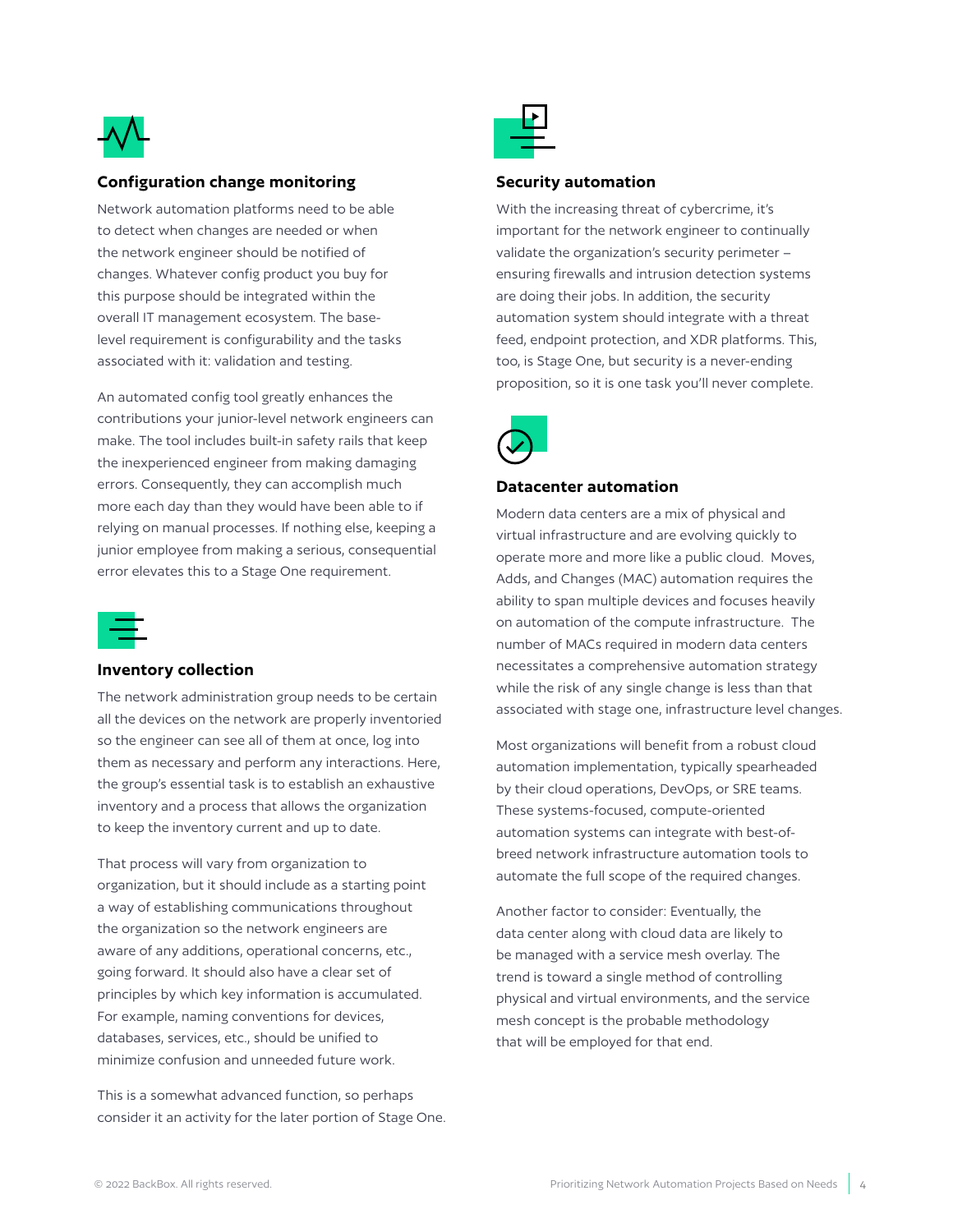### Other elements driving network automation planning

#### **Compliance considerations**

A driving external concern for all IT and security departments is complying with relevant regulations. For example, for privacy and security concerns, the engineer may wish to have privileged access management capabilities.

Financial service organizations, telecommunications, media, MSPs, and MSSPs – all of these are examples of organizations that need to be mindful of regulatory issues. The list of industries subject to regulations is only going to grow over time.

Keep in mind the potential legal ramifications for failing to adhere to compliance requirements. A privacy breach could result in a costly lawsuit because the non-compliance becomes strong evidence against your company.

In addition to external compliance, there are internal company compliance matters to consider. For example, you want to ensure that all NTP servers in the configuration of devices are set to 10.0.0.1.

#### **Deployment speed considerations**

Relatively few organizations can afford long delays in getting their network automation functionality up and running. Delays only complicate issues and prevent the team from effectively addressing the situations for which network automation tools are designed.

This means sacrificing some customization ability for the sake of rapid deployment. That's a choice that a lot of mid-sized organizations are more than happy to make because they are already overloaded and can't afford further delays. Time-to-value is a driver here.

#### **Network speed considerations**

For some businesses, near-instantaneous response times in customer-facing applications are critical. If you're selling an item online in a competitive field, a delay in execution can cause buyers to abandon their shopping carts and log into a rival's site. Here, you might consider tools that allow performance and fault monitoring of your network.

#### **The flexibility of an open API**

Rather than being dependent on a single vendor, an open API system allows network administrators to choose which vendors to use for various functions in their system. This also allows organizations to add features as they go and need more capabilities.

And it's simply unrealistic to think that one vendor or proprietary system can address all the needs of your IT infrastructure. Others in your organization are going to have their preferred tools.

You want to make sure that whatever you buy for network administration can play nicely with them.

#### **Cost considerations**

With pressures to do more with less, IT teams need to find solutions that help them get the work done without breaking their budgets. A solution that does what it says it will do, and allows the organization to grow and add more tools as necessary, is an effective way of addressing this issue.